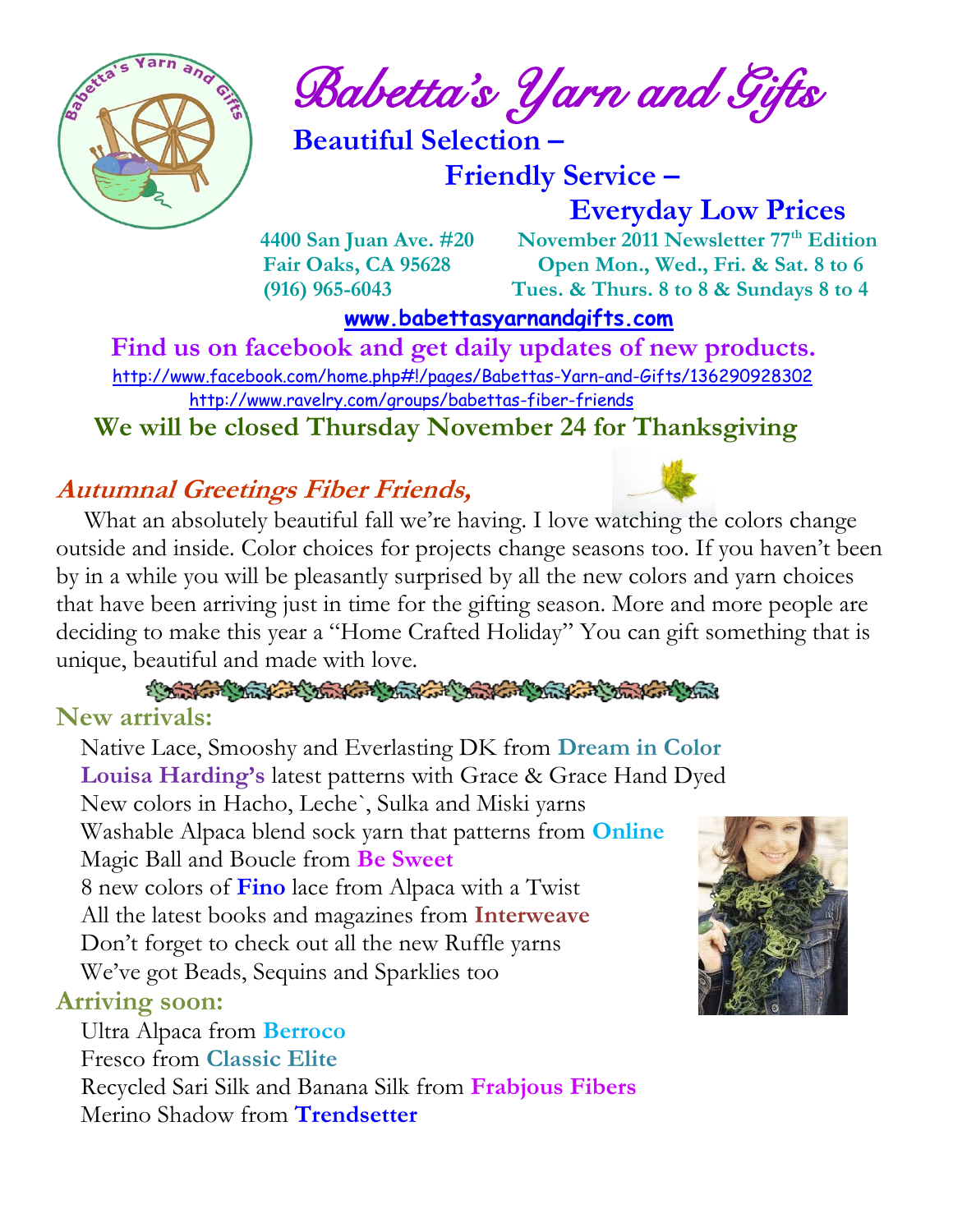### Babetta's ongoing Food Drive

Unfortunately over the summer the need for food donations in our neighborhood has increased. Help fight hunger in our own backyard and bring an item of non-perishable food next time you're at Babetta's. You will be entered to win a \$25 gift certificate.

Anne Parke is our latest winner!

# **Classes for November at Babetta's**

 *In our project classes you can learn to knit anything from scarves to socks to felted purses to lace shawls to hats to sweaters. Pick your project and join in the fun. Our knitters inspire each other to try new things by sharing ideas and showing off their latest creation. Sign up for one of our classes and you will receive a coupon for 10% off.*

 **Pre-registration is required as class sizes are limited. Please choose your dates carefully. Because of scheduling conflicts and complications, make-up classes will only be allowed under special circumstances and individual consideration.**

*Our project class knitting teacher Maya Gardner has been teaching at Babetta's for 6 ½ years and can help you make your fiber dreams come true in a fun and patient atmosphere.*

#### **Tuesdays Nov. 1, 8 & 15**

**`**

Knitting Project 10am – 11:30am fee \$40 Knitting Project 6pm – 7:30pm fee \$40

#### **Wednesdays Nov. 2, 9 & 16**

Knitting Project 1pm – 2:30pm fee \$40 Knitting Project 3:30pm- 5pm fee \$40

**Thursday Nov. 3, 10 & 17** Knitting Project 6pm – 7:30pm fee \$40

#### **Saturdays Nov. 5, 12 & 19**

Knitting Project 4pm – 5:30pm fee \$40.

 Private Lessons Knitting or Crochet \$15 an hour and Group Knitting or Crochet Private lessons \$10 an hour per person.

 Spinning or weaving \$20 an hour and group rates are \$15 an hour per person.

Pre-registration required.

# *Babetta's Sit and Knit or Crochet Saturdays*

 You're invited to come and sit in our little living room and share your love of handwork with other Fiber Friends. We're open from 8am to 6pm on Sat. Come by anytime throughout the day.

 How would you like to do some charity knitting/crocheting with a lovely group of people? **"The Purls of Fair Oaks"** meets the second Thursday of every month from 10am to noon here at **Babetta's.** This wonderful group of knitters makes newborn and preemie hats for local hospitals as well as other local charity groups. If you'd like to come join the group there's always room for more. This month's date is Nov. 10. If you'd like to drop off any knitted or crocheted donation items you can do that at any time and I will pass them on.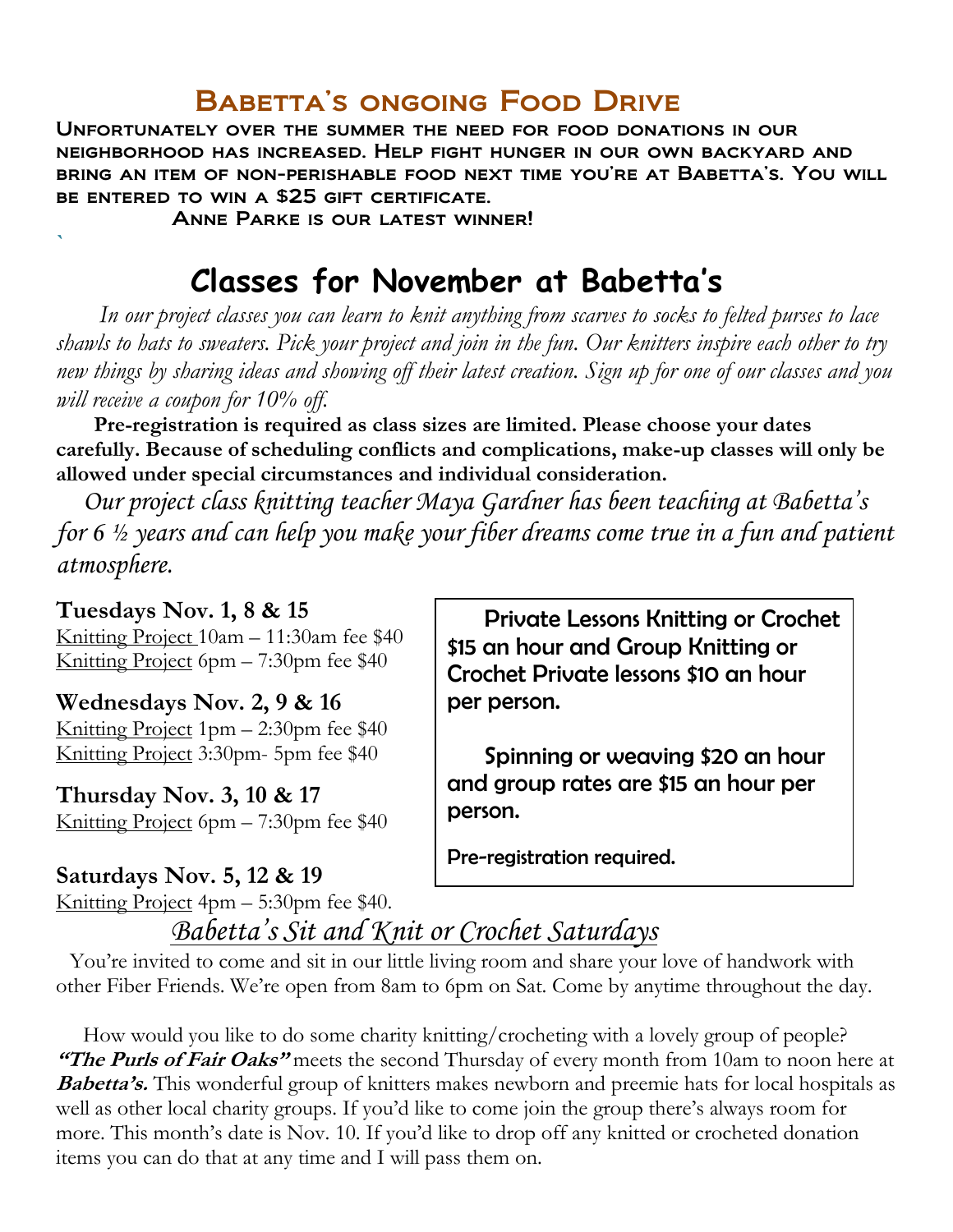

# **Maya's "Christmas Stocking Class"**

There's still time to give a handmade keepsake to someone special while learning Fairisle. Class Nov. 5, 12 & 19 1pm – 2:30pm fee \$40 receive a 10% off coupon when you register.



**Gustine's "Knitting with Roving" Workshop"** Learn a fun new way to work with those beautiful hanks of handpainted roving and make an awesome felted bag. Nov. 12 10am to noon \$20. Materials 10% off and the pattern is free.

## don't forget we offer a blocking service here at babetta's.

# *Here are some of our free patterns to help with your Handmade Holiday*

# Elegant Holiday Scarf by Babetta

Materials : 1 Ball Lace Weight silk/mohair, size 10 needles Finished measurement 5" x 68" Gauge : Not critical for this project. Cast on 34 Row  $1 - K2$ , P2 across ending with  $K2$ Row 2 – P2, K2 across ending with P2 Repeat these 2 rows until you have about 2 yards of yarn left and bind off in pattern. Wet or spritz block.



We have a wide selection of colors from different companies in this type of yarn including a new one with a sparkle called Luna from S. Charles and some Hand Paints from Twisted Sisters.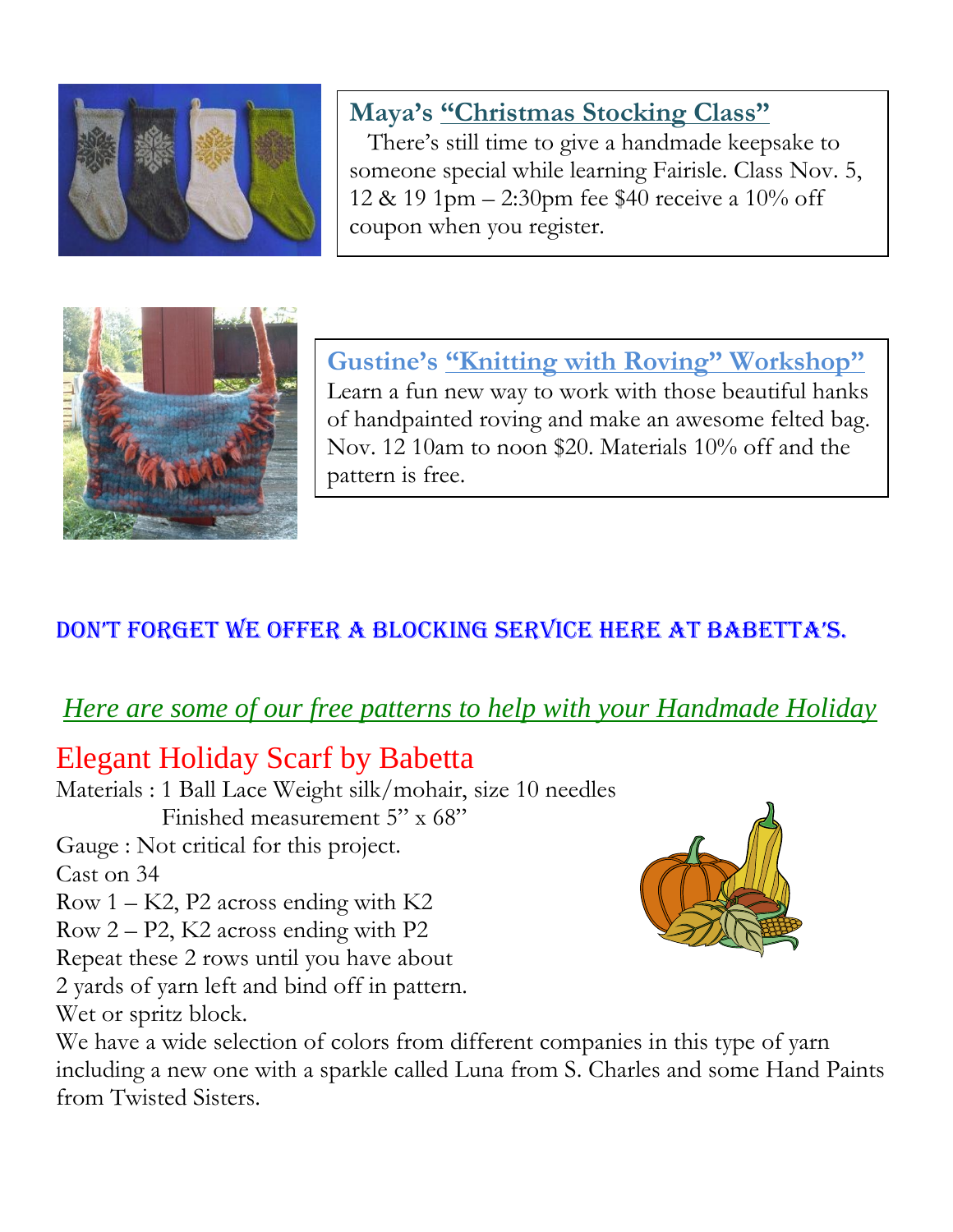### **Crocheted Linen Dishcloth**

Materials – 1 hank *fibranatura* FLAX 100% Linen, 50 grams, size E crochet hook. Ch 53. Row 1 - Skip first ch, sc across=52 sc Row 2 – ch 3, turn. Dc across=52 dc Row 3 – ch 1, turn. Sc across=52sc Repeat these 2 rows 16 more times. Work 3 sc in last st. Working down side, 4 sc in the side of each dc skipping the edge of the sc row.3 sc in corner, turn and work hdc across, 3 sc in corner, turn, work as other side, 3 sc in corner, turn, work hdc across. Fasten off and weave in tail. Linen makes an amazing face or dishcloth and this new 50 gram hank is a perfect size to knit or crochet one. If your kitchen has stainless steel or granite surfaces you won't believe how a linen cloth can make it shine.

*Crochet Tip: When working the first row of a piece, if you go into the back ridge of the chain you get an edge stitch that matches the ending row and is easier to go when making an edge stitch.*

### **Manos Serena Drop Stitch Hat by Gustine**

Materials= 1 skein Serena Alpaca/cotton, size 4 and 7 16" circulars and size 7 DPNs. With size 4 needle cast on 100 stitches, place marker, join in the round being careful not to twist your cast on. Knit 1x1 rib for 1".

Increase round – with size 7 needle – k1, \*yo, k10,\* repeat from \*around ending with k9. Knit every round until piece measures 6".

Decrease – Change to DPNs when needed

Round 1 - ( k9, k2tog) repeat around

Rounds 2,4,6,8, &10 knitRound 3 – (k8, k2tog) repeat around

Round  $5 - (k7, k2$ tog) repeat around

Round 7 – (k6, k2tog) repeat around

Round  $9 - (k5, k2tog)$  repeat around

Round 11 – (k4, k2tog) repeat around

Rounds 12 – (k3, k2tog) repeat around

Round 13 – (k2, k2tog) repeat around

Round  $14 - k1$ , \*drop 1, k2\* repeat around end with k1

Round 15 – k2tog around and cinch up with tail weaving in at least 3"